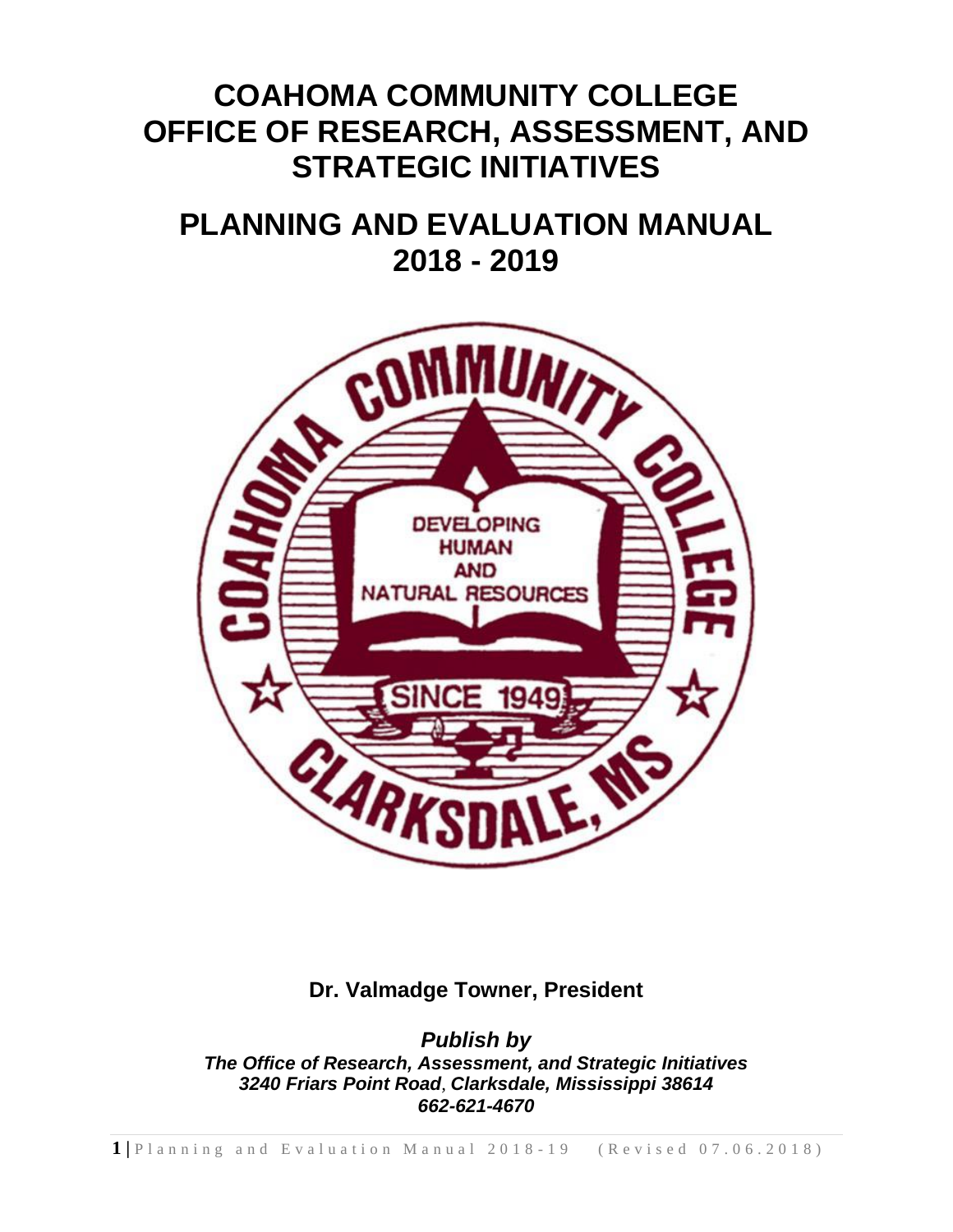## **Office of Research, Assessment, and Strategic Initiatives 2018-2019 Planning and Evaluation Manual**

## **TABLE OF CONTENTS**

| Purpose of the Office of Research, Assessment, and Strategic Initiatives3            |  |
|--------------------------------------------------------------------------------------|--|
| Responsibilities of the Office of Research, Assessment, and Strategic Initiatives  3 |  |
|                                                                                      |  |
|                                                                                      |  |
|                                                                                      |  |
|                                                                                      |  |
|                                                                                      |  |
|                                                                                      |  |
|                                                                                      |  |
|                                                                                      |  |
|                                                                                      |  |
|                                                                                      |  |
|                                                                                      |  |
|                                                                                      |  |
|                                                                                      |  |
|                                                                                      |  |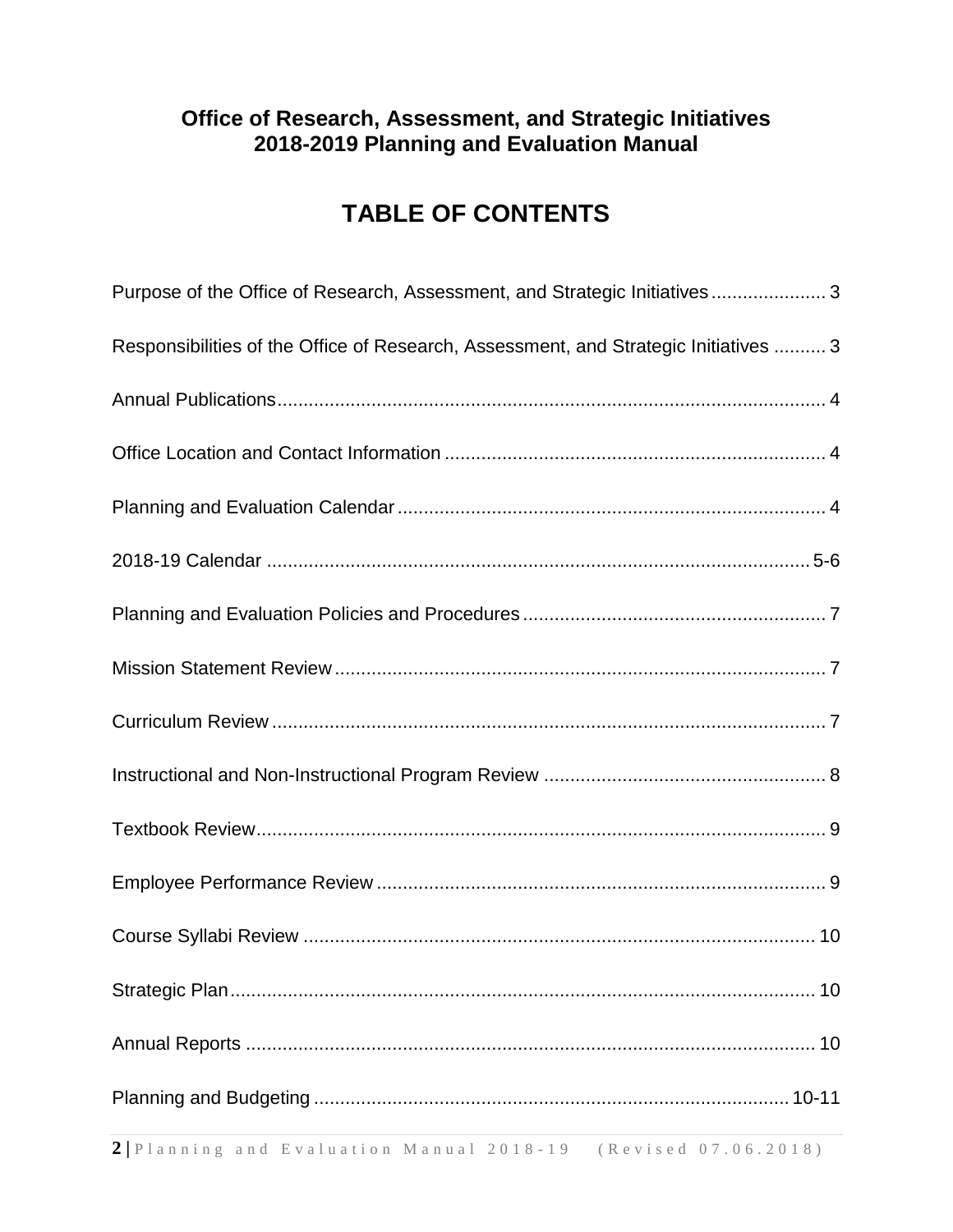## **Office of Research, Assessment and Strategic Initiatives 2018-2019 Planning and Evaluation Manual**

## **Purpose of the Office of Research, Assessment, and Strategic Initiatives**

The purpose of the Office of Research, Assessment, and Strategic Initiatives is to provide Coahoma Community College's decision makers with accurate and useful research, assessment and planning services, and accreditation compliance activities that support the College's mission and improve the quality and effectiveness of Coahoma Community College.

## **Responsibilities of the Office of Research, Assessment, and Strategic Initiatives**

The Office of Research, Assessment, and Strategic Initiatives is responsible for providing leadership and oversight to the research, planning, assessment, and accreditation activities of Coahoma Community College. The Office of Research, Assessment, and Strategic Initiatives provides oversight to these activities by:

- 1. Organizing Strategic Planning Council Committee meetings and overseeing the review and evaluation of the institution's mission statement and Strategic Plan;
- 2. Organizing Institutional Effectiveness Planning Committee meetings and overseeing the review and evaluation of the Annual Reports for Coahoma Community College's educational programs, administrative support programs, educational support programs, and community/public service programs;
- 3. Organizing Program Review Committee meetings and overseeing program reviews for Coahoma Community College's Academic, Health Sciences, Career-Technical, Administrative, and Educational Support Services;
- 4. Organizing Substantive Change Committee meetings and overseeing the review of institutional changes and the implementation of the institution's Substantive Change Policy;
- 5. Coordinating the administration of college-wide surveys including the development, analysis, and the dissemination of results;
- 6. Coordinating the administration of student evaluations of instructors including the development, analysis, and the dissemination of results;
- 7. Coordinating the administration of performance reviews of employees;
- 8. Ensuring that compliance with accreditation requirements of the Commission on Colleges of the Southern Association of Colleges and Schools (SACSCOC) is incorporated into the planning and evaluation processes of the institution;
- 9. Coordinating the preparation of the annual profiles and any other reports requested by the Commission on Colleges of the Southern Association of Colleges and Schools;
- 10.Coordinating the preparation of annual IPEDS data as well as other data required by state, regional, and federal agencies;
- 11.Coordinating the preparation of Performance Profile data required by the Mississippi Legislature;
- 12.Developing, analyzing, and disseminating annual planning and evaluation documents to the institution's decision-makers *(See Annual Publications)*;
- 13.Performing additional duties as assigned by the President.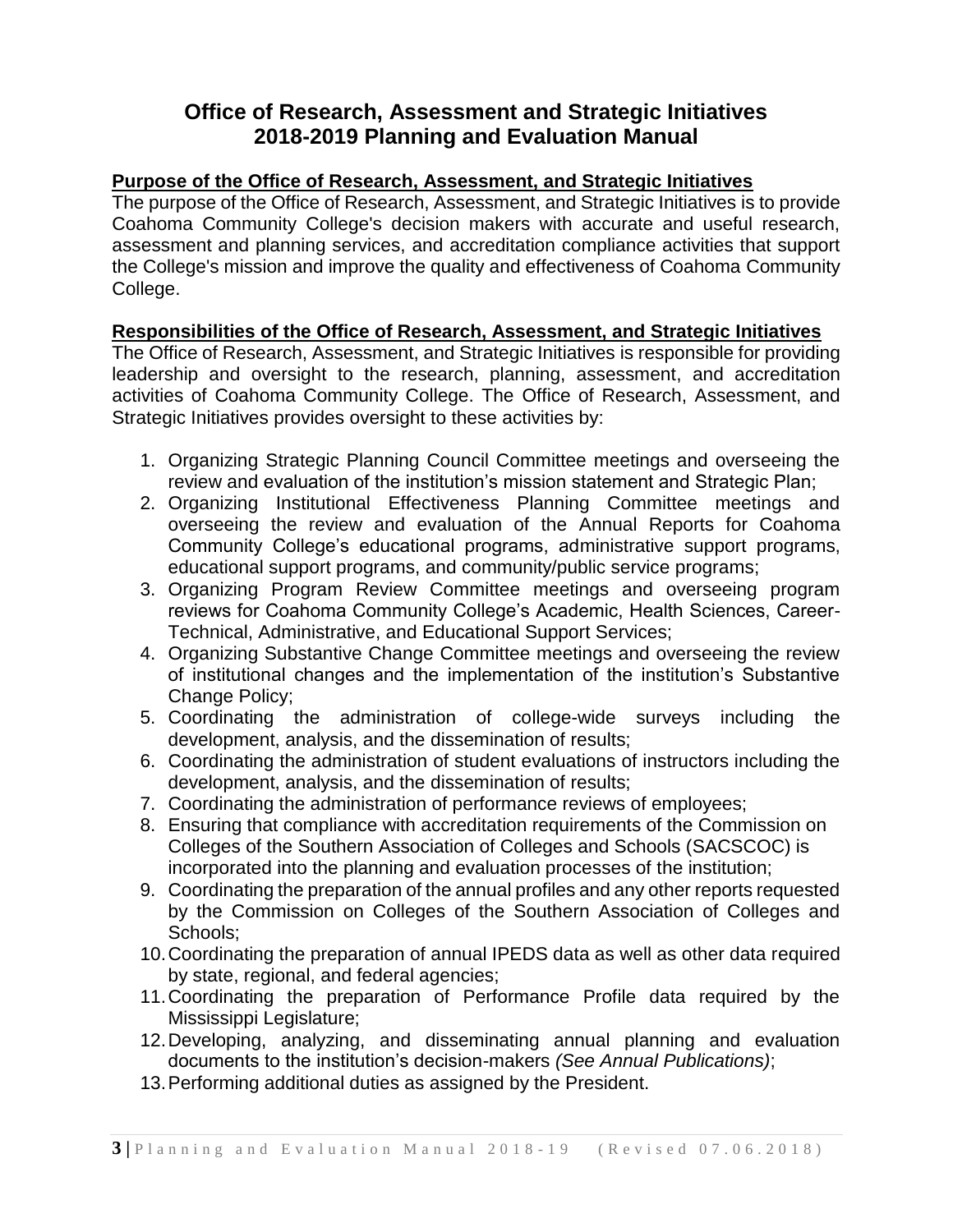## **Office of Research, Assessment, and Strategic Initiatives 2018-2019 Planning and Evaluation Manual**

#### **Annual Publications**

In order to accomplish its purpose, the Office of Research, Assessment, and Strategic Initiatives publishes the following annual planning and evaluation documents to the institution's decision-makers:

- 1. Planning and Evaluation Calendar
- 2. Quality Enhancement Planning and Assessment Calendar
- 3. Policy and Procedures Manual
- 4. Fact Book
- 5. Student Learning and Program Evaluation Annual Reports
- 6. Strategic Plan Annual Report
- 7. Campus Climate Student and Employee Survey Report
- 8. Graduate Exit Survey Report
- 9. Library Orientation Instruction Report
- 10. Student Evaluation of Instructional Faculty/Course and General Education **Outcomes**
- 11. Dean/Chairperson Evaluation of Faculty

These documents are published at the following Coahoma Community College Institutional Effectiveness website: http://www.coahomacc.edu/ie/index.html

#### **Office Location and Contact Information**

The Office of Research, Assessment, and Strategic Initiatives is located in Community College's Charles F. Reid Sponsored Programs Building. Staff members and contact information are as follows:

Margaret M. Dixon, Director Tara Bell, Assistant Director and Accreditation Liaison PH: 662-621-4701 Office # 2 Office # 6 PH: 662-621-4670 EMAIL: tbell@coahomacc.edu EMAIL: mdixon@coahomacc.edu

#### **Planning and Evaluation Calendar**

The Office of Research, Assessment, and Strategic Initiatives publishes an annual planning and assessment calendar. The 2018-2019 Planning and Evaluation Calendar is published on pages 5 and 6 of this manual.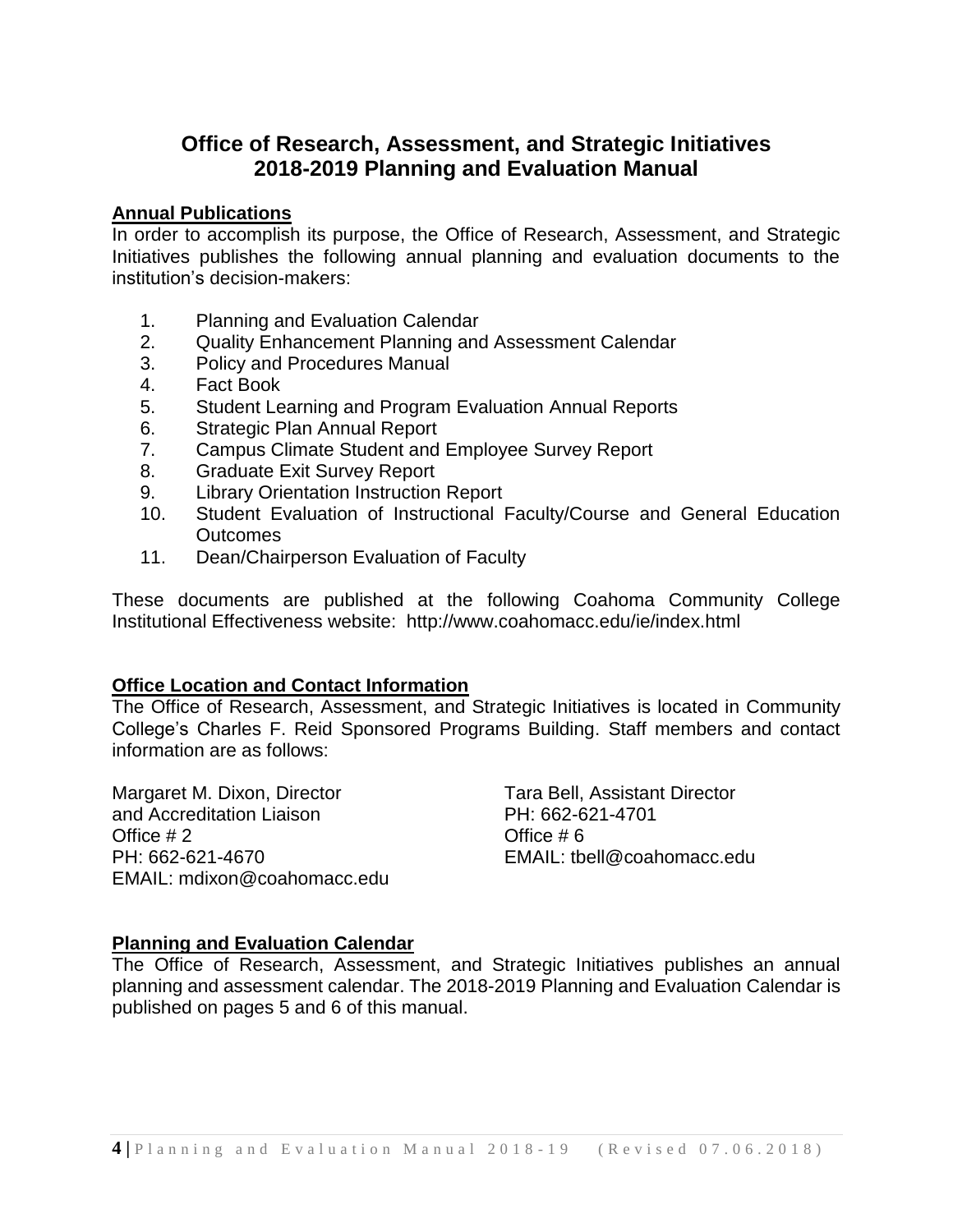## **COAHOMA COMMUNITY COLLEGE OFFICE OF RESEARCH, ASSESSMENT, AND STRATEGIC INITIATIVES 2018-2019 CALENDAR**

\_\_\_\_\_\_\_\_\_\_\_\_\_\_\_\_\_\_\_\_\_\_\_\_\_\_\_\_\_\_\_\_\_\_\_\_\_\_\_\_\_\_\_\_\_\_\_\_\_\_\_\_\_\_\_\_\_

| <b>August 2018</b>                       |                                                                                                                                                                                                      |
|------------------------------------------|------------------------------------------------------------------------------------------------------------------------------------------------------------------------------------------------------|
| August 1-31st                            | Community Scholarship Announcement Opens<br>Publishes the Fall 2018 Fact Sheets and the 2017-18 Fact Book<br>Annual Planning and Evaluation Manual and Calendar<br>Report Card Data Collection       |
| $8th - 28st$                             | IPEDS Registration - Institution Identification and IC Header                                                                                                                                        |
| September 2018                           |                                                                                                                                                                                                      |
| 5th                                      | IPEDS Fall Collection Opens - The Fall Collection includes<br>Institutional Characteristics, Completions, and 12-month<br>Enrollment                                                                 |
| 7 <sup>th</sup>                          | <b>First Fall 8-Week Online Courses Student Evaluation of</b>                                                                                                                                        |
| 17 <sup>th</sup>                         | <b>Instructional Faculty using Canvas LMS OPENS</b><br><b>Fall 15-Week Courses Student Evaluation of Instructional</b><br><b>Faculty using Canvas LMS OPENS</b>                                      |
| October 2018                             |                                                                                                                                                                                                      |
| $1nd - 31$ st                            | Assessment Committee meet and review 2017-2018 instructional<br>and non-instructional Annual Reports – Close the Loop                                                                                |
| $1nd - 31$ st<br>5 <sup>th</sup>         | Report Card Data Collection<br>First Fall 8-week Online Courses Student Evaluation of                                                                                                                |
| 17th                                     | <b>Instructional Faculty using Canvas LMS CLOSES</b><br>IPEDS Fall Collection <i>Closes</i> - The Fall Collection includes<br>Institutional Characteristics, Completions, and 12-month<br>Enrollment |
| 31 <sup>st</sup>                         | Equity in Athletics Disclosure Act Survey                                                                                                                                                            |
| <b>November 2018</b>                     |                                                                                                                                                                                                      |
| $1st - 30th$                             | <b>Performance Appraisals by Dean of Chairperson/Faculty</b>                                                                                                                                         |
| 2th                                      | <b>Second Fall 8-Week Online Courses Student Evaluation of</b><br><b>Instructional Faculty using Canvas LMS OPENS</b>                                                                                |
| 30th                                     | <b>Faculty Reflections Due</b> (Academic, Career-Tech, Health<br>Science, Adjunct and Short-Term)                                                                                                    |
| December 2018                            |                                                                                                                                                                                                      |
| $8^{th} - 11^{th}$<br>$8^{th} - 11^{th}$ | SACS Annual Conference in New Orleans, LA                                                                                                                                                            |
| 7th                                      | Submit Course Completion Rates to Instructional Deans<br>Second Fall 8-week Online Courses Student Evaluation of                                                                                     |
|                                          | <b>Instructional Faculty using Canvas LMS CLOSES</b>                                                                                                                                                 |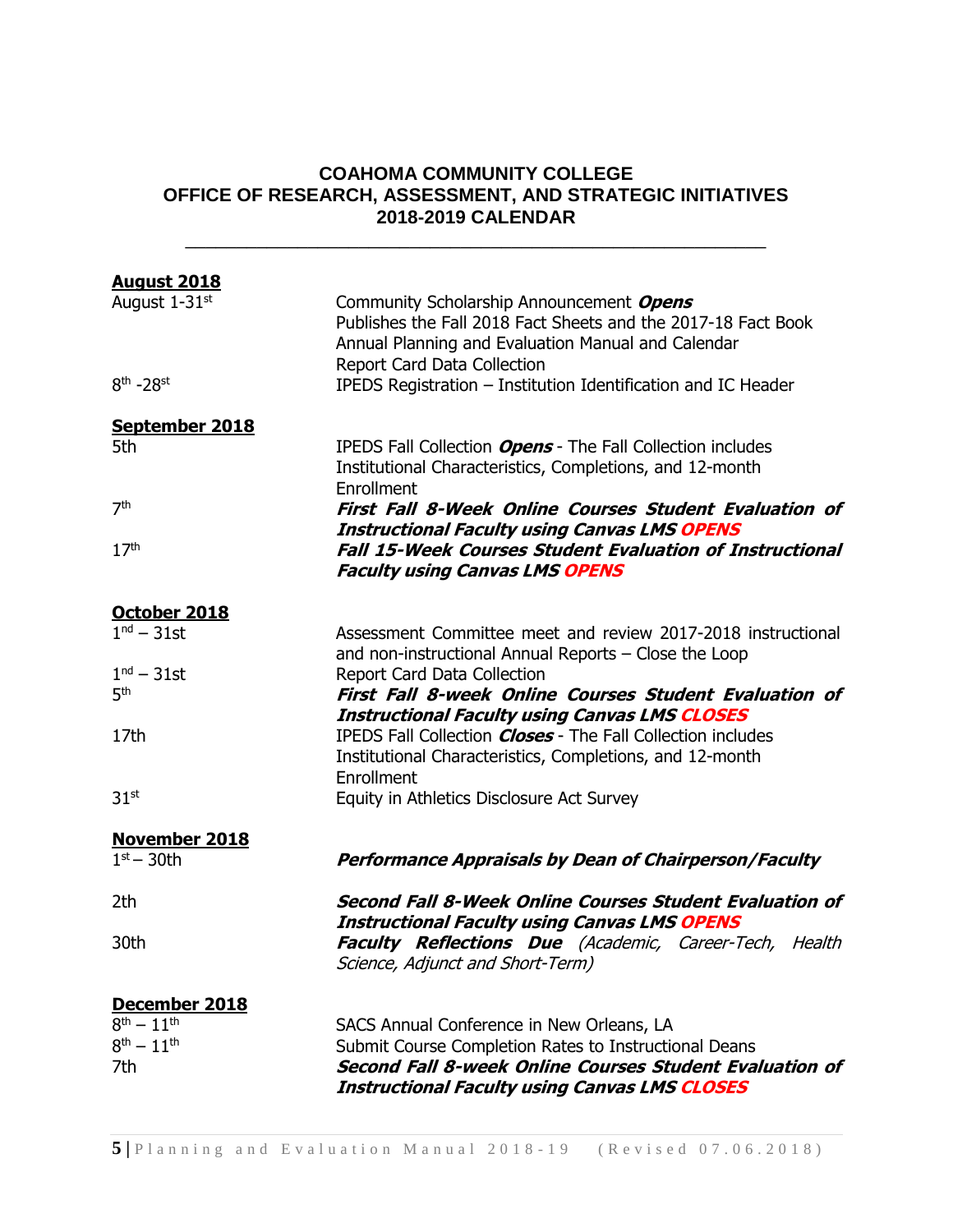| 12 <sup>th</sup>     | IPEDS Winter Collections Opens - Student Financial                      |
|----------------------|-------------------------------------------------------------------------|
|                      | Aid, Graduation Rates, 200% Graduation Rates, and Admissions            |
| 12 <sup>th</sup>     | IPEDS Spring Collection Opens - Fall Enrollment, Finance, Human         |
|                      | Resources, and Academic Library                                         |
|                      | <b>Fall 15-weeks Courses Student Evaluation of Instructional</b>        |
|                      | <b>Faculty using Canvas LMS CLOSES</b>                                  |
| 12 <sup>th</sup>     | Send Student Evaluation of Instructional Faculty Results to             |
|                      | Faculty/Deans                                                           |
|                      | <b>COAHOMA COMMUNITY COLLEGE</b>                                        |
|                      | OFFICE OF RESEARCH, ASSESSMENT, AND STRATEGIC INITIATIVES               |
|                      | 2018-2019 CALENDAR                                                      |
| <b>January 2019</b>  |                                                                         |
| 14 <sup>th</sup>     | Community Scholarship Announcement Opens                                |
| 16 <sup>th</sup>     | Submit General Information and Enrollment Profile to SACSCOC            |
| 28th                 | Campus Climate Student and Employee Survey Opens                        |
|                      |                                                                         |
| <b>February 2019</b> |                                                                         |
| 8th                  | <b>First Spring 8-Week Online Courses Student Evaluation of</b>         |
|                      | <b>Instructional Faculty using Canvas LMS OPENS</b>                     |
| 13 <sup>th</sup>     | IPEDS Winter Collection <b>Closes</b> Student Financial Aid, Graduation |
|                      | Rates, 200% Graduation Rates, and Admissions                            |
| 18 <sup>th</sup>     | Courses<br><b>Student Evaluation</b><br>of<br>Spring<br>15-week         |
|                      | <b>Instructional Faculty using Canvas LMS OPENS</b>                     |
| <b>March 2019</b>    |                                                                         |
| $1^{st} - 30^{th}$   | Performance Appraisals by Dean of Chairperson/Faculty                   |
| 8 <sup>th</sup>      | Scholarship Announcement Closes                                         |
| 8 <sup>th</sup>      | <b>First Spring 8-week Online Courses Student Evaluation of</b>         |
|                      | <b>Instructional Faculty using Canvas LMS CLOSES</b>                    |
| <b>April 2019</b>    |                                                                         |
| $1^{st} - 30^{th}$   | <b>360 Employee Feedback</b>                                            |
| 5th                  | <b>Second Spring 8-Week Online Courses Student Evaluation</b>           |
|                      | of Instructional Faculty using Canvas LMS OPENS                         |
| 10 <sup>th</sup>     | IPEDS Spring Collection <b>Closes</b> - Fall Enrollment, Finance, Human |
|                      | Resources, and Academic                                                 |
| 30th                 | Performance Appraisal by Deans and Chairpersons                         |
|                      | (Academic, Career-Tech, Health Science, Adjunct and Short-Term)         |
| 30th                 | <b>Faculty Reflections Due</b> (Academic, Career-Tech, Health           |
|                      | Science, Adjunct and Short-Term)                                        |
|                      |                                                                         |
| <b>May 2019</b>      |                                                                         |
| 8 <sup>th</sup>      | Student Exit Surveys in Pinnacle at Graduation Practice                 |
| 10 <sup>th</sup>     | <b>Second Spring 8-week Online Courses Student Evaluation</b>           |
|                      | of Instructional Faculty using Canvas LMS CLOSES                        |
| 10 <sup>th</sup>     | <b>Spring 15-week Student Evaluation of Instructional Faculty</b>       |
|                      | using Canvas LMS CLOSES                                                 |
| 10 <sup>th</sup>     | Submit Course Completion Rates to Instructional Deans                   |
|                      |                                                                         |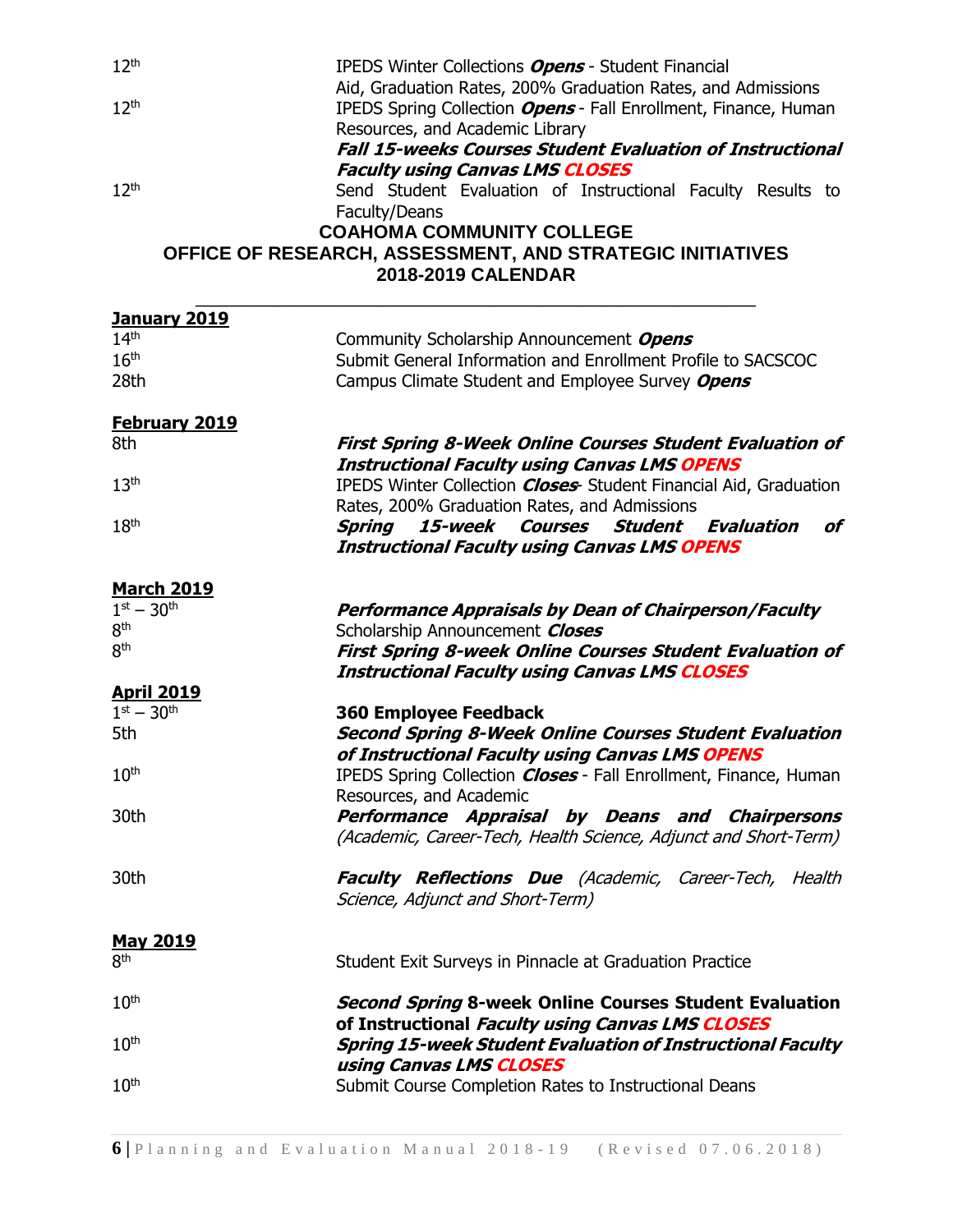| 10 <sup>th</sup> | Send Student Evaluation of Instructional Faculty Results to            |
|------------------|------------------------------------------------------------------------|
|                  | Faculty/Deans                                                          |
| 31 <sup>st</sup> | <b>Instructional:</b> Academic, Career-Technical, and Health Science   |
|                  | instructors review, evaluate, and report student learning outcome      |
|                  | results outlined in <b>Annual Reports</b> , including the new academic |
|                  | discipline-specific student learning outcomes.                         |
| 31 <sup>st</sup> | <b>Faculty Development:</b> Faculty will submit an updated Resume      |
|                  | and/or Credentialing Form with Professional Development received       |
|                  | during the 2017-18 year.                                               |

| <b>June 2019</b>   |                                                                                                                                                                                                                   |
|--------------------|-------------------------------------------------------------------------------------------------------------------------------------------------------------------------------------------------------------------|
| 30 <sup>th</sup>   | Administration, Student Support Services, and Library Staff<br>Professional Development: Submit an updated Resume and/or<br>Credentialing Form with Professional Development received during<br>the 2017-18 year. |
| <b>July 2019</b>   |                                                                                                                                                                                                                   |
| 15 <sup>th</sup>   | <b>Non-instructional</b> personnel review, evaluate, and report<br>program outcome results outlined in <b>Annual Reports</b> and submit<br>results to Office of Research, Assessment and Strategic Planning       |
| $8^{th} - 12^{th}$ | Review College's 2015-2020 Strategic Plan Outcomes /Mission,<br>Values                                                                                                                                            |
| 15th               | Submit State Strategic Plan                                                                                                                                                                                       |
| 15th               | <b>SACSCOC Financial Profile</b>                                                                                                                                                                                  |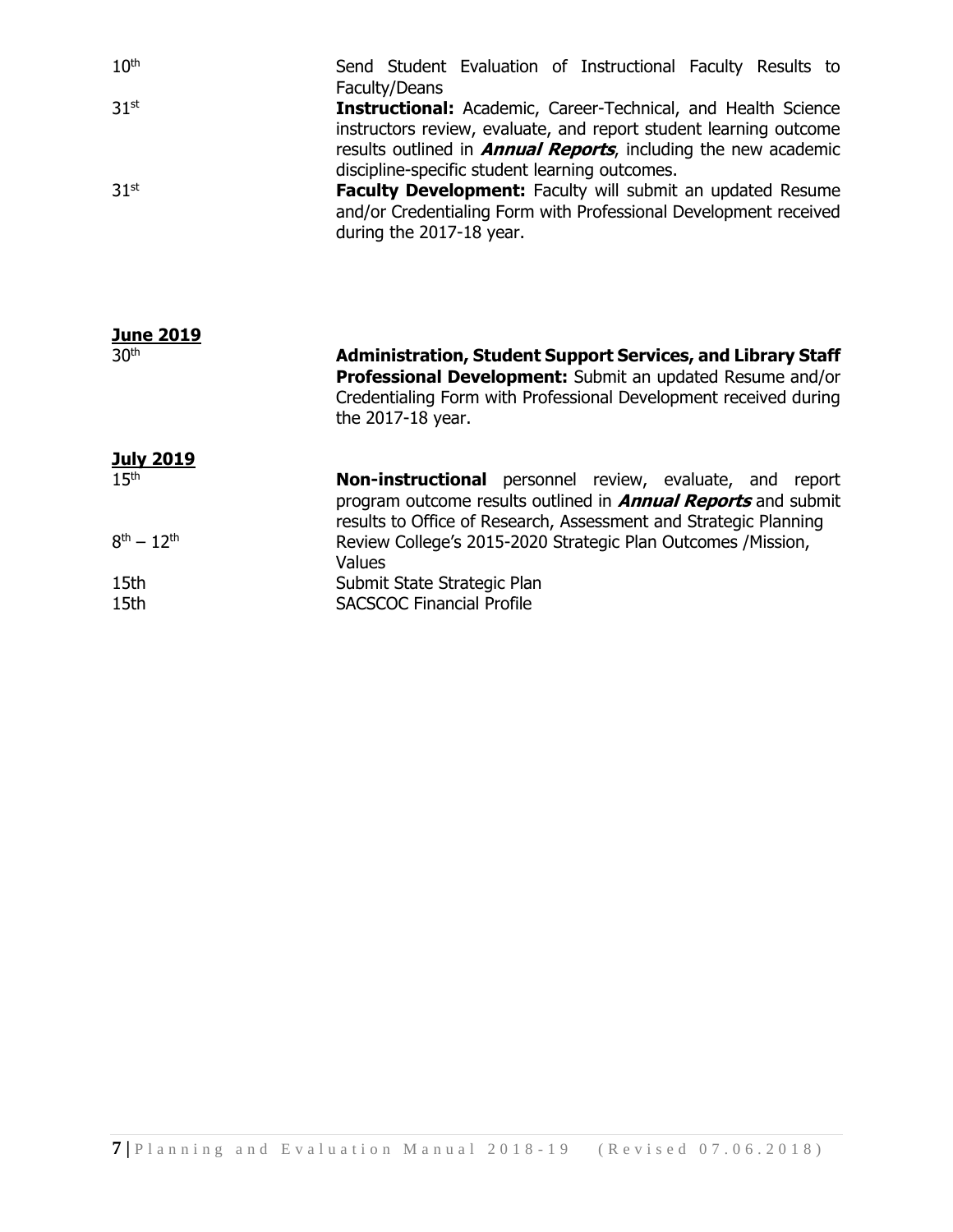## **Office of Research, Assessment, and Strategic Initiatives 2018-2019 Planning and Evaluation Manual**

#### **Planning and Evaluation Policies and Procedures**

Coahoma Community College's Office of Research, Assessment, and Strategic Initiatives has outlined policies and procedures for its institutional planning and evaluation processes.

These policies and procedures are as follows: *(*as published in Coahoma Community College's *Policy and Procedures Manual*).

## **34.1 MISSION STATEMENT REVIEW**

The mission statement of Coahoma Community College is the foundation upon which the institution examines itself, allocates its resources, and plans its future. The mission statement is comprehensive, addresses all aspects of institutional function, and actively guides the institution. Listed below are Coahoma Community College's procedures for reviewing, revising, and publishing its mission statement:

- 1. The mission statement will be reviewed as needed during the annual Strategic Council meeting.
- 2. Suggested revisions will be submitted to the institution's faculty, staff, and administration.
- 3. An amended mission statement will require a majority vote from faculty, staff, and administrator voters.
- 4. The amended mission statement will be submitted to the Board of Trustees for approval or disapproval during one of the summer board meetings.
- 5. The approved mission statement will be communicated to the institution's constituencies on the institution's website and through several publications including the *College Catalog, Policy and Procedures Manual, the Fact Book,* the *Strategic Plan, Master Facilities Plan* and the *Annual Reports.*

#### **34.2 CURRICULUM REVIEW**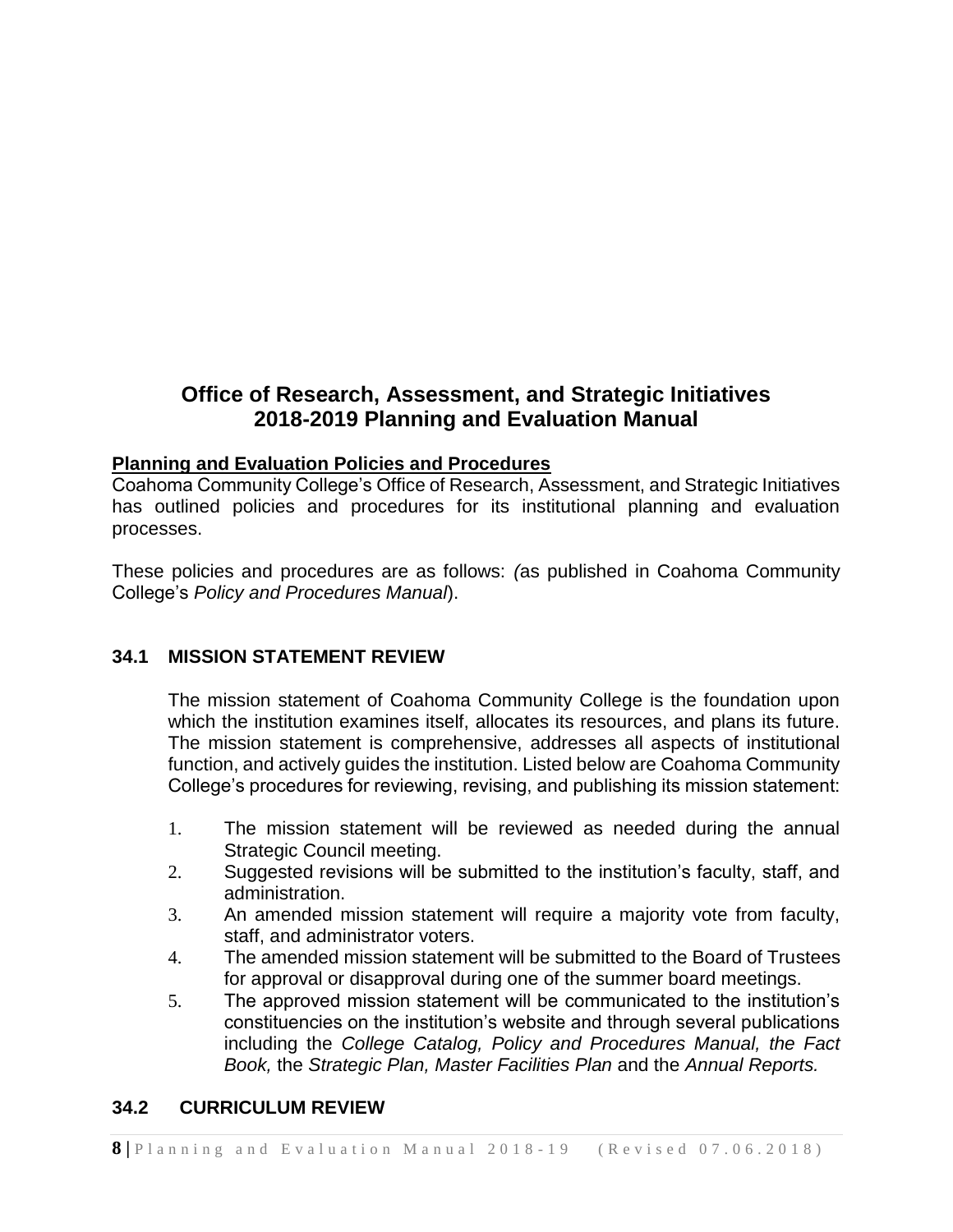Changes in the curriculum may be initiated by students, faculty, administrators, or individuals outside Coahoma Community College.

The initial requests for curriculum revisions are referred to the appropriate division for study, consideration, and refinement. Pending approval, the requested change is then submitted to the Curriculum Committee. Major changes will be submitted to the President and the Board of Trustees for approval. After President and/or Board approval, the instructional deans will take the necessary action for implementing the curriculum change. In the case of Career-Technical curriculum revisions, additional steps are followed for approval by the State Board for Community and Junior Colleges.

## **Office of Research, Assessment, and Strategic Initiatives 2018-2019 Planning and Evaluation Manual**

## **34.3 INSTRUCTIONAL AND NON-INSTRUCTIONAL PROGRAM REVIEW**

The program review process at Coahoma Community College has been developed to complement the on-going institutional effectiveness process and to become a vital part of institutional planning. The program review is a comprehensive, systematic method of self-evaluation and review of achievement conducted every three years within instructional programs and administrative and educational support services. The program review process at Coahoma Community College is the means for which all programs periodically review themselves according to a set of established criteria. Program review evaluation instruments and the Program Review Schedule are published on the Institutional Effectiveness website.

## **34.4 PURPOSE AND GOALS**

The purpose of the program review is to provide a system of continuous improvement in programs. Review and evaluation procedures provide recognition of the accomplishments of a program as well as identify interventions needed for improvement of the program. The goals of the review are as follows:

- 1. To define the purpose and goals of the institution's programs
- 2. To measure the effectiveness of the institution's programs
- 3. To improve the quality of the institution's programs
- 4. To provide data for such intervention decisions as those regarding staff needs, admission requirements, and curricular additions or deletions
- 5. To provide a system of regular data collection and analysis
- 6. To determine how specific programs serve the mission of the institution and respond to student and community needs.

## **34.5 PROGRAM REVIEW CYCLE**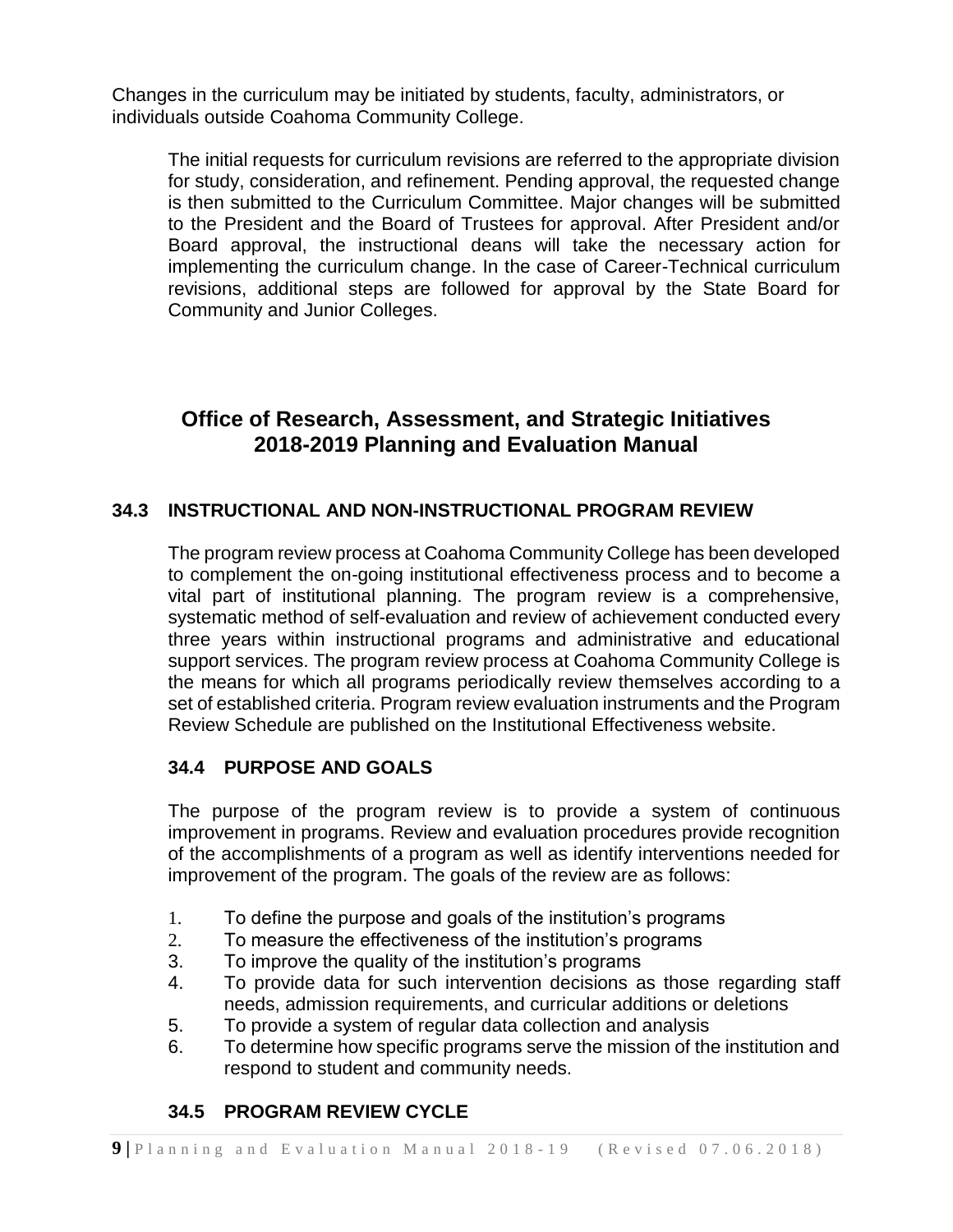Each program area will be evaluated once each three-year period.

## **34.6 CRITERIA FOR EVALUATION**

The program review process at Coahoma Community College is the means for which all programs periodically review themselves according to a set of established criteria. This process is comprehensive and cyclical and consists of: (1) the development of a written report by program, (2) a review and report by the Program Review Committee, and (3) a follow-up report/action plan, if necessary.

## **Office of Research, Assessment, and Strategic Initiatives 2018-2019 Planning and Evaluation Manual**

#### **34.7 ORGANIZATION FOR PROGRAM REVIEW**

The program review process will be organized by the Office of Research, Assessment, and Strategic Initiatives. The Office of Research, Assessment, and Strategic Initiatives will coordinate the reviews and findings of the Program Review Committee.

A Program Review Committee will be composed of:

- 1. Administrators
- 2. Faculty and staff members
- 3. Community representatives

The findings and recommendations of the Program Review Committee will be presented to the appropriate administrative officer for final review.

#### **34.8 TEXTBOOK REVIEW**

The selection of appropriate textbooks for classroom instruction is the responsibility of the faculty. The instructional deans are responsible for supervising the textbook selection for each course taught in their area. Instructional chairs schedule meetings as needed to discuss textbook adoption.

As one means of ensuring consistency across the different venues in which Coahoma Community College operates, all similar courses offered by the College should use the same textbook. Exceptions to this policy must be approved by the instructor's immediate supervisor. The various disciplines may supplement the standard textbook with other reading and learning materials.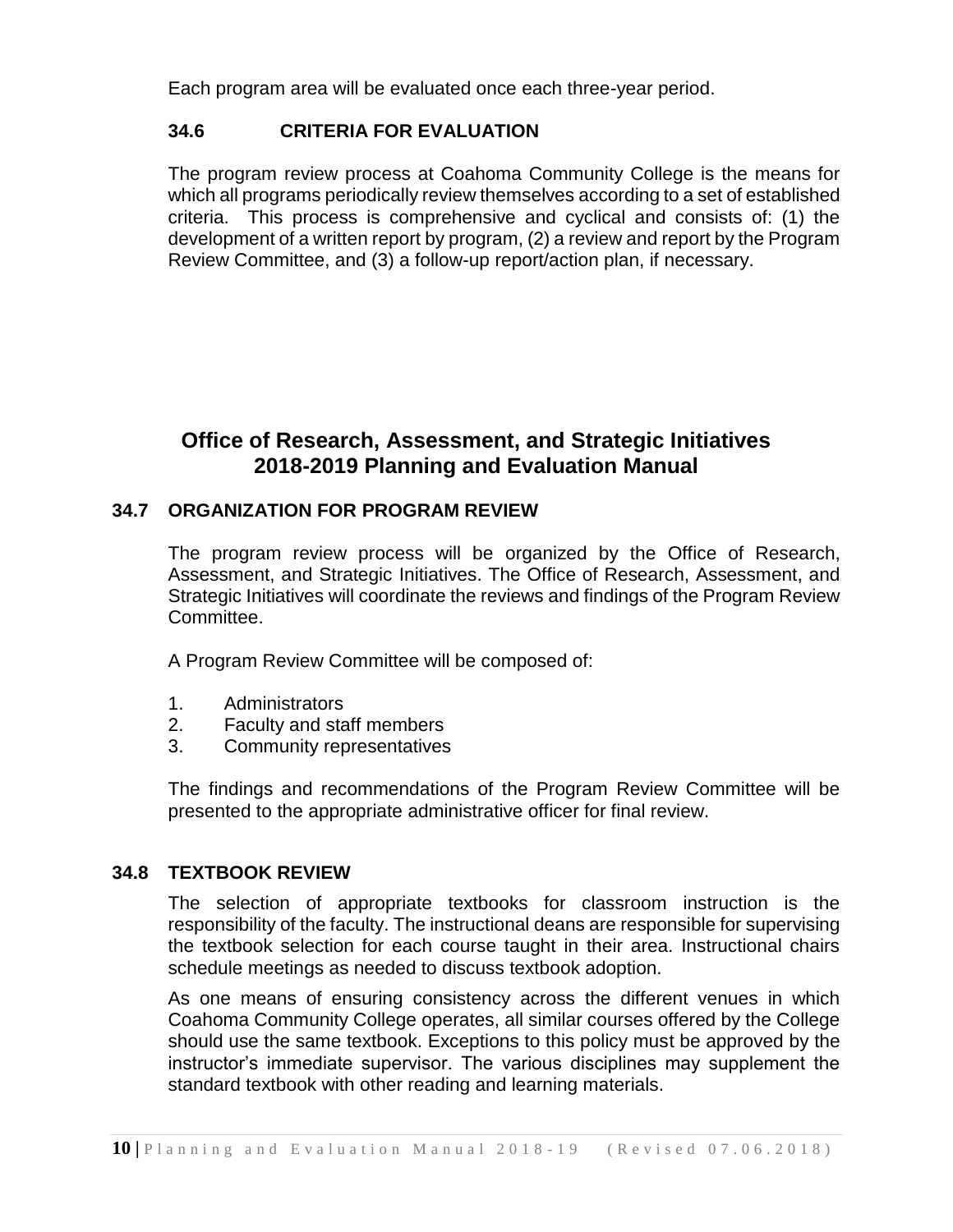Textbooks will be adopted a minimum of 3 years. However, instructors may request a change in textbooks sooner in unusual circumstances where rapidly changing technologies or major innovations in a discipline render a textbook obsolete. Exceptions to the three-year minimum must be approved by the instructor's immediate supervisor.

## **34.9 EMPLOYEE PERFORMANCE REVIEW**

Coahoma Community College believes in the growth and development of all of its employees and encourages and provides opportunity for self-development and advancement.

The focus of the review is to make certain employees understand their areas of responsibility and how well they are meeting the expectations of the supervisor. A second area of focus is to plan for the upcoming year by reviewing changes, goals, and expectations that will be implemented before the employee's next review period.

## **Office of Research, Assessment, and Strategic Initiatives 2018-2019 Planning and Evaluation Manual**

## **34.10 COURSE SYLLABI REVIEW**

The faculty members of Coahoma Community College have created master course syllabi to ensure that student learning outcomes and expectations are consistent from course to course. Instructors assigned to teach these courses provide students with more detailed syllabi at the beginning of the semester.

Instructors are expected to use the master syllabi and to meet as needed to evaluate and revise the syllabi. Any syllabi revisions are due to instructional deans by May of each year. Master syllabi are published on the College's website.

## **34.11 STRATEGIC PLAN**

The Strategic Plan of Coahoma Community College reflects the continuing evolution of the Institution's successes and current challenges. Developed by Coahoma Community College's stakeholders, this document identifies the mission, goals, and objectives for the institution.

The Strategic Plan is designed to guide Coahoma Community College for the upcoming year and future. A key part of the plan is an annual assessment of both progress toward and current relevance of the mission, goals, and objectives of the plan. Modifications are made based upon assessment findings. The Strategic Plan is published on the College's website.

## **34.12 ANNUAL REPORT**

Coahoma Community College's *Annual Report* is an ongoing planning, assessment, and evaluation system to improve and enhance all of the institution's instructional and instructional support programs. The College's mission statement and goals are at the center for this planning system.